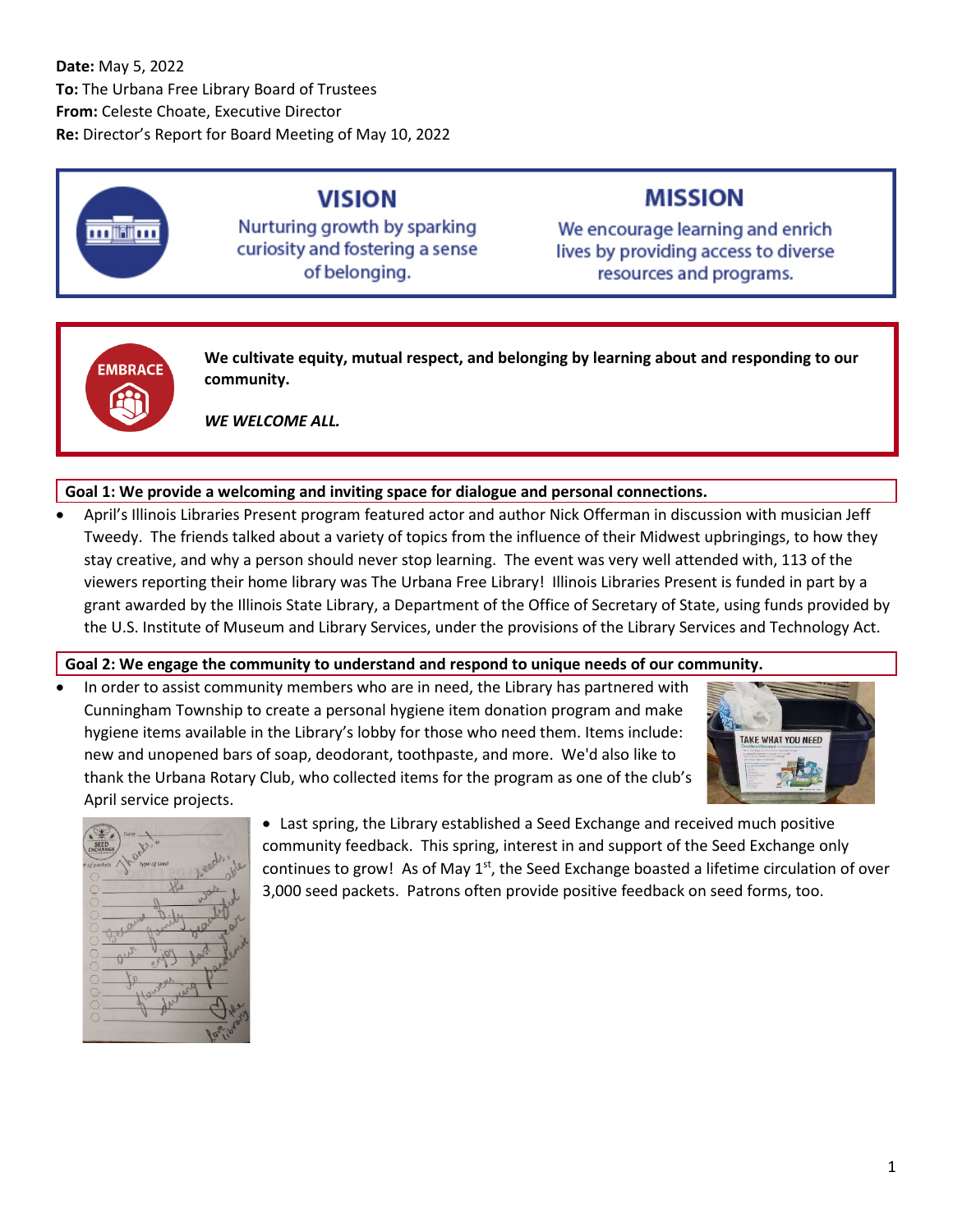

**We connect people with tools and resources for learning and leading fruitful lives.**

*WE SPARK CURIOSITY.*

#### **Goal 1: We connect people to resources and technology for personal growth leading to greater fulfillment.**

- Over the past 6 months, CCHA staff have assisted several local history researchers who have published materials based on their work at The Urbana Free Library and shared those results with staff. It is always rewarding to see a finished product featuring materials we helped find. Below are a few links to these projects.
	- $\circ$  Ben Beaupre regularly visited CCHA during the fall and winter to research the Klan in Champaign-Urbana. He wrote to CCHA staff: "I've been receiving a lot of compliments and kudos for the local Klan research I've been doing with the invaluable assistance of local historical archives and library staff." His research page can be found [here.](https://cuklan.blogspot.com/2021/08/c-u-klan.html)
	- $\circ$  Patron Michael Coate requested help finding ads and theater showing dates from the News-Gazette and Courier. He recently shared his website showcasing all things movies, which is linked [here.](https://thedigitalbits.com/columns/history-legacy-showmanship)
	- o In March, historian Carolyn Knox presented on her John G. Clark research at The Urbana Free Library. All of the materials she studied and used in her presentation came from CCHA. The recording of her presentation can be accessed [here.](https://fb.watch/bTgVGG4uDn/)
- Over the past month, the number of deliveries the Library makes as part of its Courtesy and Home Delivery services doubled from 20 deliveries per week to 40! The programs now serve over 80 community members, which is a 33% increase in the number of people served. We anticipate that the number of participants will increase as we continue to identify and visit additional senior living centers and connect with organizations that serve community members who qualify for the programs.

#### **Goal 2: We expand horizons and facilitate knowledge exchange by offering diverse programs.**

• The Boneyard Arts Festival took place from April 1-3, and the Library participated in multiple ways. We hosted three art exhibits: art work by local grade school classes in the Children's area, Carol Farnum's mixed-media work inspired by a Led Zeppelin song and motorcycles, which is currently on display on the first floor, and the DREAAM Big exhibit featuring glass work created by teens from the DREAAM organization. We also hosted three events: a meet and greet with Carol Farnum and the artists from DREAAM Big (pictured



right), a meet and greet with Urbana's new Youth Poet Laureate Danyla Nash, and a reading by the Red Herring

- Writers. Altogether, these three events drew over 100 community members to the Library. • The Library was full of unicorns and dinosaurs during the afternoon on April 2. The Unicorn & Dinosaur Stomp/Trot delighted almost 120 community members with a story time, mask craft (pictured right), and a dance party. Many kids came in costume ready to roar or trot during all the right times to help with the stories.
- Starting the week of April 25, the Library resumed holding indoor in-person story times twice a week. On Tuesdays, babies and toddlers are welcome with their caregivers to Books and Bounces to enjoy stories, books, and rhymes that encourage their development and bonding between child and caregiver. On Thursdays, preschoolers can enjoy Crafty Tales and engage in stories, rhymes, and songs before making a craft. One preschool has already told us they plan to bring a class every Thursday.

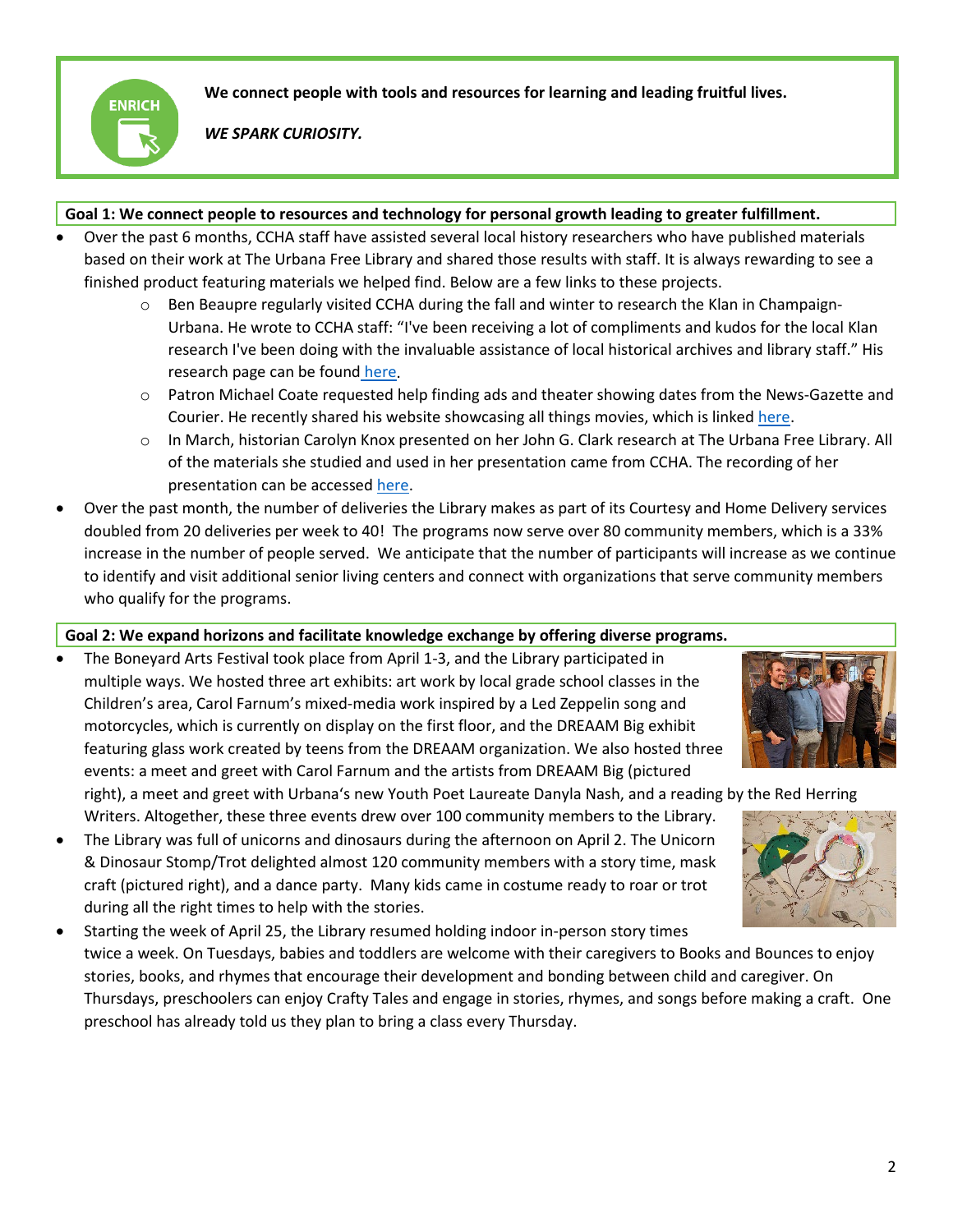

**We help our community thrive by creating connections and working with partners.**

*WE CONTRIBUTE TO A STRONG SOCIAL FABRIC.*

**Goal 1: We make the community better for all by promoting diversity, equity and inclusion through our collections and programs.**

• On April 7 the Champaign County Historical Archives hosted Jeanne Schultz Angel for the program Casting a Historic Vote: Suffrage for Women in Illinois. She discussed the fascinating history of women's suffrage in Illinois, including the phases of suffrage and the groups of activists who worked together (and sometimes in conflict with each other) towards suffrage. Angel is the AVP of Learning Experiences Engagement at the Naper Settlement in Naperville, IL. *This talk was sponsored by the Illinois Humanities Road Scholar Speaker Bureau.*

#### **Goal 2: We stimulate connections and partnerships to create a vibrant, engaged community.**

- During two weeks in April, artist Langston Allston worked with over 50 community members to paint uplifting and colorful murals (pictured right) on the Cunningham Township building. So many people came to help that an additional temporary mural was painted on the back of the Webber Building so that everyone could get painting experience. The mural was the Library's 2021 Urbana Arts and Culture Grant project, and we celebrated the completion of the project with a ribbon cutting ceremony on April 22. The City's Arts & Culture Coordinator Rachel Storm said the audience of over 50 people made this one of the largest artistic ribbon ceremonies she's ever seen! *Paid for in part by the City of Urbana Arts and Culture Grant and The Urbana Free Library Foundation. Cosponsored by Cunningham Township Supervisor's Office.*
- The Library celebrated spring on April 16 at the all-ages program Seeds and Songs. More than 60 community members enjoyed a puppet show presented by the U of I Pollinatarium, listened to folk and country music by Emily Anne, perused the Library's Seed Exchange, and made crafts. *The event was cosponsored by Solidarity Gardens, Sierra Club, and U of I Pollinatarium.*
- Library staff combined National Poetry Month with a love of trees in the program Poetrees, where community members could write down poems about trees on leaf-shaped paper and then decorate a tree in Cherry Alley with their creations. The poems will be displayed for a little while longer, and Library staff encourage everyone to visit and enjoy the poetry!



**We are mindful of the wide array of resources needed to serve evolving community needs and are transparent with our operations.**

*WE ARE A STRONG ORGANIZATION.*

**Goal 1: We steward our physical and financial resources to allow for growth and sustainability.**





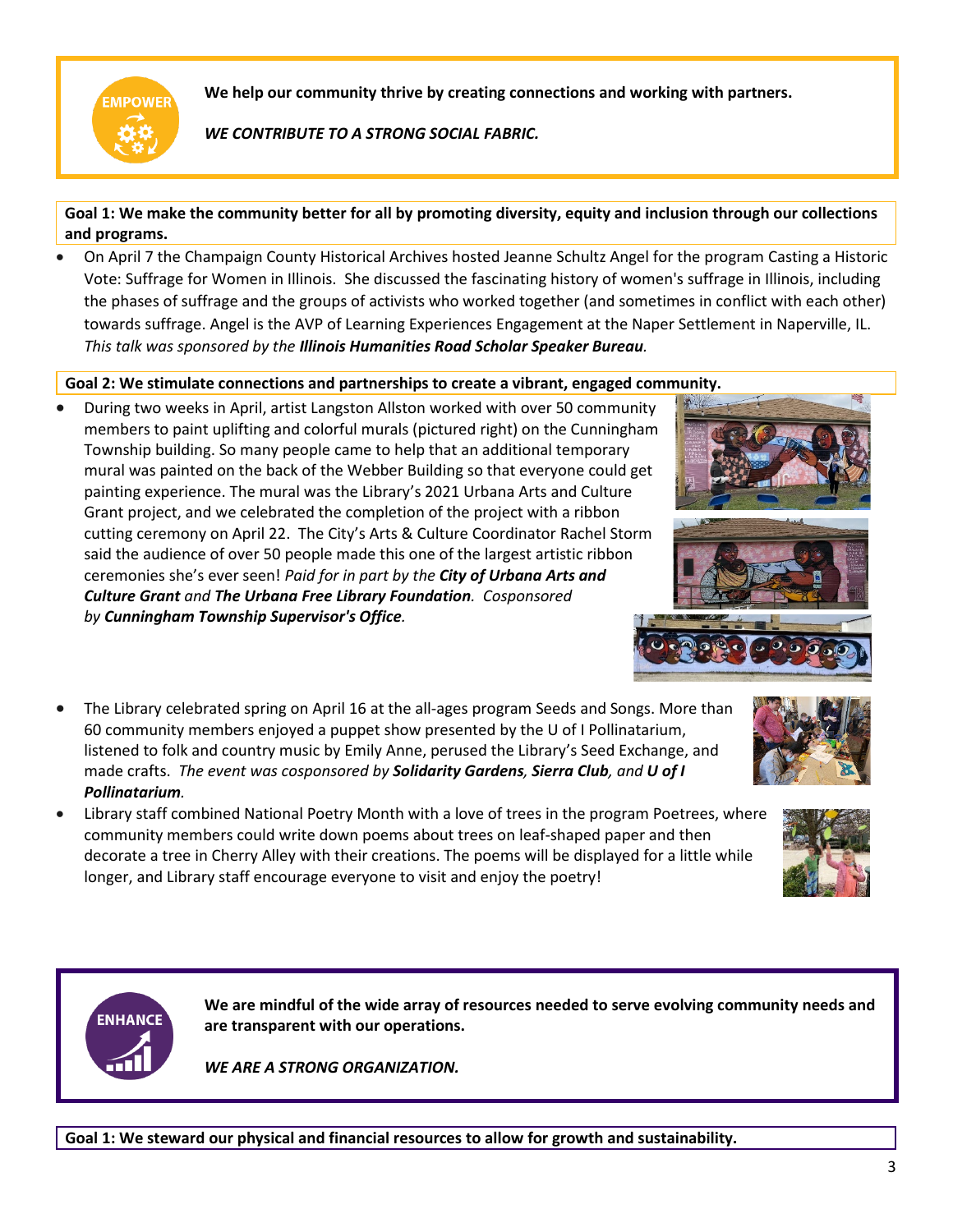• Between 03/01/2021 and 02/28/2022, 82 volunteers contributed 2,449 hours to the Library. Valued at \$29.95/hr for Illinois, their time is valued at \$73,348 according to the most current data released in April 2022 from the [Independent Sector.](https://independentsector.org/value-of-volunteer-time-2022/) All volunteers received our thanks in April, either through an email, a mailed letter, or both. Each thank you highlighted the total number of volunteer hours, as well as their personal contribution for the Volunteer Data Year outlined above.

**Goal 2: We cultivate continuous improvement among Board and staff members to create increased engagement, satisfaction, and retention.**

• From May 4-7, 2022, Donica Swann, Sara Bennett, and Shalini Smith attende[d the Midwest Archives Conference's](https://www.midwestarchives.org/2022-mac-annual-meeting)  [annual meeting.](https://www.midwestarchives.org/2022-mac-annual-meeting) Each attended professional development webinars and workshops that covered topics including Indigenous applications for digital collections; the intersectionality of EDI and accessibility; email archiving; pandemic impacts on services; preserving diverse digital collections; and more!



**Look here for additional information and action item details that are outside of the scope of the strategic plan.**

#### **FY23 Budget**

The proposed draft budget is included with no changes from last month. Staff recommend approving this budget to be included in the City of Urbana's Budget.

#### **Amendments**

Because the Amazon book sales have done so well, staff propose a budget amendment to the increase revenue line and to increase the expense lines used for shipping the items.

- Increase revenue line 810 46300 Donations/Contributions/Gifts by \$2,500.
- Increase expense line 81080831 51900 Café Book Sale/Supplies by \$1,000.
- Increase expense line 81080831 52902 Café Book Sale/Postage by \$1,500.

In response to usage trends and patron requests, the following changes to collections will be made:

• Move \$4,000 from New Collections (80280802 51802 80103) to Databases (80280802 52910).

The Champaign-Urbana Herb Society awarded a \$100 grant to the Library for the UFL Seed Exchange Program. Staff request that the Board approve Resolution 2022-09 to accept the grant and approve a budget amendment to:

- Increase revenue line 802 46300 Donations/Contributions/Gifts by \$100.00.
- Increase expense line 80280802 51802 80103 New collections by \$100.00.

#### **Policy Updates:**

Staff recommend that the Board approve the following policy updates:

• III-A Hours of Service: After a successful trial period that commenced on January 1, 2022, TUFL staff recommend continuing the current hours of operation in Archives and amending the Hours of Service policy to reflect the change. This decision is driven by two main factors. First, no patron complaints have been made about the change in service hours, and when asked informally, all patrons reported that the new hours are satisfactory. The second factor we considered is the impact an extra 7 hours of behind-the-scenes time has made for the special collections work of CCHA's three librarians. Below is a breakdown of special collections processed, accessions registered, and backlogged accessions evaluated from both July-December 2021 and January-April 2022. In the past four months, Archives Librarians have processed six times more materials than they had in a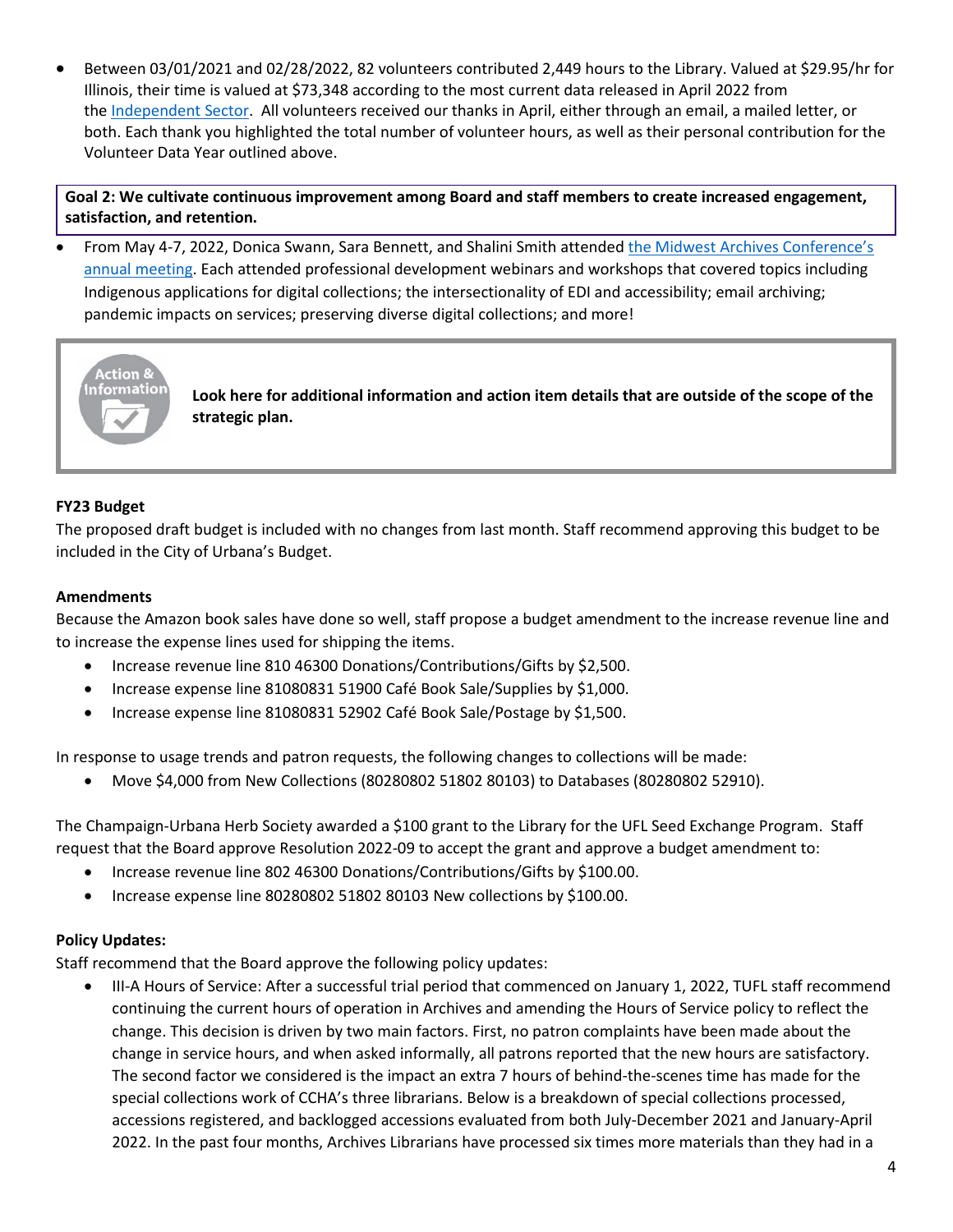six-month period last year. As a result, dozens of finding aids have been added to the Local History Online catalog, providing access to materials that were previously inaccessible.

|                                           | July - December 2021   January - April 2022 |  |
|-------------------------------------------|---------------------------------------------|--|
| <b>Collections processed (linear ft.)</b> |                                             |  |
| <b>Accessions registered</b>              | 40                                          |  |
| <b>Accessions evaluated</b>               | 34                                          |  |

- III-B Circulation & Interlibrary Loan: The Board may vote this month to have the Library become fine-free. If approved, staff recommend updating the Circulation & Interlibrary Loan Policy to formalize the Board's decision and remove policy wording related to overdue fines and how the Library determines replacement costs. In passing this revision to this policy, the Library will become fine free immediately.
- VI-E Leave: The Board may vote this month to approve two new staff benefits: Paid Parental Leave and Paid Sick Leave for hourly staff. If approved, staff recommend updating the Leave Policy to include reference to these two new benefits. Staff also recommend updating the section related to FMLA for clarity. If approved, the paid hourly staff sick leave will go into effect with the next pay period, which begins May 15, 2022. If approved, the paid parental leave benefit will go into effect immediately.

**Non-resident library cards:** On a yearly basis, the Library Board needs to review and approve the method by which TUFL determines the non-resident card fee. Please see the memo included in the Board packet. Staff recommend continuing to allow non-residents to purchase cards using the Tax Bill Method.

**FY23 Board Meeting Dates:** The calendar for FY23 Board meeting dates is in the individual action items for approval. As we were compiling the dates for FY23, we realized that the November 8, 2022 meeting is on election day. The Library auditorium usually serves as a poling place. There are a couple of options to resolve the potential meeting space conflict. The Board could meet in the Archives that evening or the Board could choose to move the meeting date to another date in November. A decision can be made at the May meeting or postponed until closer to the November meeting.

| <b>Library eNewsletters:</b>                      |                          |
|---------------------------------------------------|--------------------------|
| May News & Events:                                | May Youth & Teen:        |
| https://conta.cc/3LJ3Rxd                          | https://conta.cc/3FbHaix |
| May Archives Newsletter: https://conta.cc/3EvRJN3 |                          |

#### **Other Library News:**

CI Living: The Urbana Free Library Historical Archives: <https://www.youtube.com/watch?v=bzMKYe15WNc>

*Smile Politely* went to Boneyard and here's what we saw: [https://www.smilepolitely.com/arts/smile\\_politely\\_went\\_to\\_boneyard\\_and\\_heres\\_what\\_we\\_saw/](https://www.smilepolitely.com/arts/smile_politely_went_to_boneyard_and_heres_what_we_saw/)

Weekender – April 15-17: [https://www.smilepolitely.com/culture/weekender\\_april\\_15\\_171/](https://www.smilepolitely.com/culture/weekender_april_15_171/)

Top of the Morning – April 20, 2022 – News-Gazette mural coverage: [https://www.news-gazette.com/arts](https://www.news-gazette.com/arts-entertainment/top-of-the-morning-april-20-2022/article_58123c4a-2467-59ef-8d90-de70f32e11df.html)[entertainment/top-of-the-morning-april-20-2022/article\\_58123c4a-2467-59ef-8d90-de70f32e11df.html](https://www.news-gazette.com/arts-entertainment/top-of-the-morning-april-20-2022/article_58123c4a-2467-59ef-8d90-de70f32e11df.html)

Community Painting of Reading is Magic Mural: [https://www.wcia.com/news/community-painting-of-the-reading-is](https://www.wcia.com/news/community-painting-of-the-reading-is-magic-mural/)[magic-mural/](https://www.wcia.com/news/community-painting-of-the-reading-is-magic-mural/)